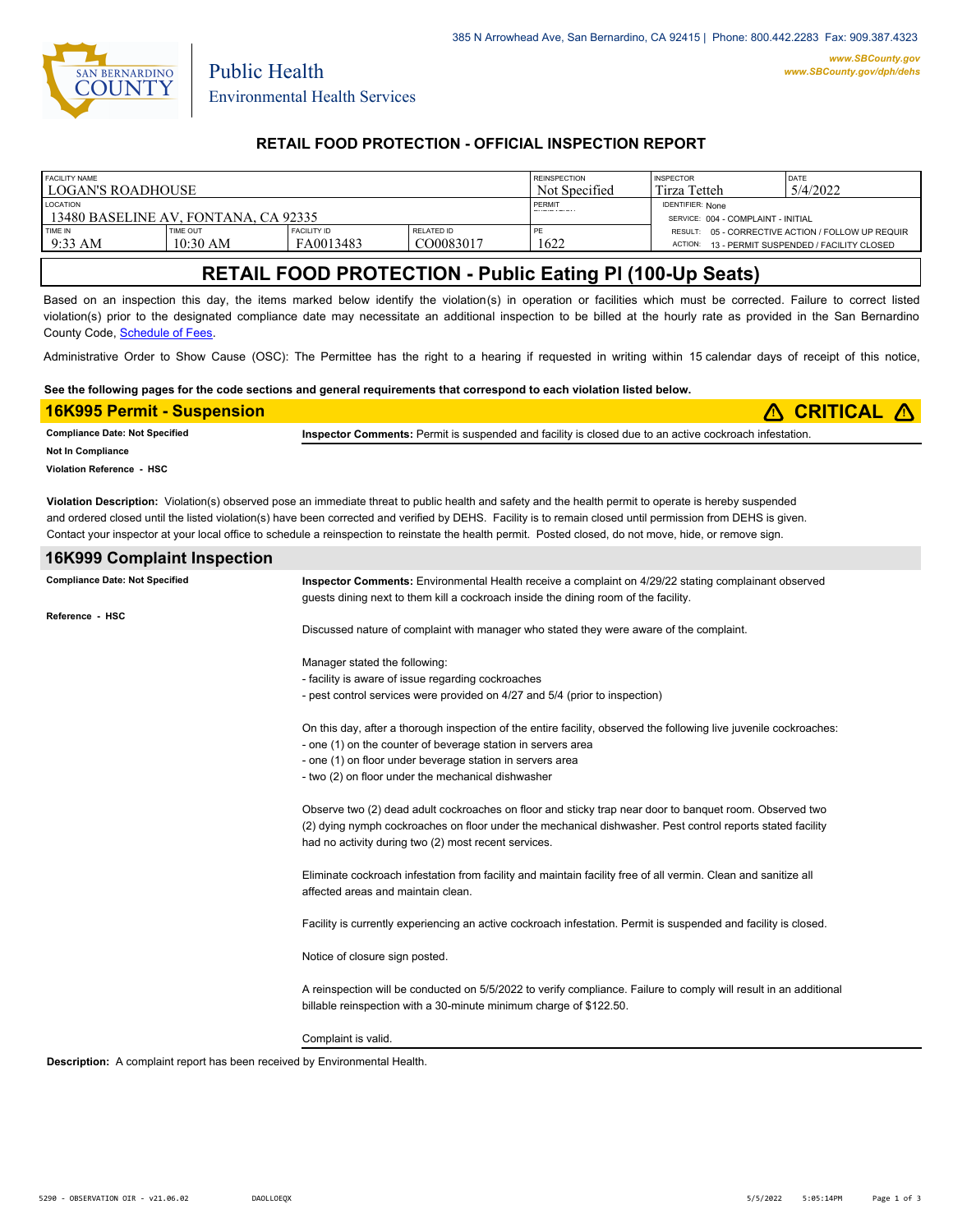

Environmental Health Services

Public Health

### **RETAIL FOOD PROTECTION - OFFICIAL INSPECTION REPORT**

| <b>FACILITY NAME</b><br><b>LOGAN'S ROADHOUSE</b>         |                                                                                                                                                                                                                                                                                                                                                                                                                                                              | DATE<br>5/4/2022 |  |
|----------------------------------------------------------|--------------------------------------------------------------------------------------------------------------------------------------------------------------------------------------------------------------------------------------------------------------------------------------------------------------------------------------------------------------------------------------------------------------------------------------------------------------|------------------|--|
| LOCATION<br>13480 BASELINE AV, FONTANA, CA 92335         | <b>INSPECTOR</b><br>Tirza Tetteh                                                                                                                                                                                                                                                                                                                                                                                                                             |                  |  |
| 16C023 No rodents, insects, birds, or animals            |                                                                                                                                                                                                                                                                                                                                                                                                                                                              |                  |  |
| <b>Compliance Date: Not Specified</b>                    | Inspector Comments: On this day, after a thorough inspection of the entire facility, observed the following                                                                                                                                                                                                                                                                                                                                                  |                  |  |
| Not In Compliance                                        | live juvenile cockroaches:                                                                                                                                                                                                                                                                                                                                                                                                                                   |                  |  |
| Violation Reference - HSC - 114259.1,<br>114259.4, 11425 | - one (1) on the counter of beverage station in servers area<br>- one (1) on floor under beverage station in servers area<br>- two (2) on floor under the mechanical dishwasher                                                                                                                                                                                                                                                                              |                  |  |
|                                                          | Observe two (2) dead adult cockroaches on floor and sticky trap near door to banquet room. Observed two<br>(2) dying nymph cockroaches on floor under the mechanical dishwasher. Pest control reports stated facility<br>had no activity during two (2) most recent services.                                                                                                                                                                                |                  |  |
|                                                          | Eliminate cockroach infestation from facility and maintain facility free of all vermin. Clean and sanitize all<br>affected areas and maintain clean.                                                                                                                                                                                                                                                                                                         |                  |  |
|                                                          | Note: Facility is closed and permit is suspended due to an active cockroach infestation.                                                                                                                                                                                                                                                                                                                                                                     |                  |  |
|                                                          | A reinspection will be conducted on 5/5/2022 to verify compliance. Failure to comply will result in an additional<br>billable reinspection with a 30-minute minimum charge of \$122.50.                                                                                                                                                                                                                                                                      |                  |  |
|                                                          | Violation Description: Food facility shall be kept free of vermin: rodents (rats, mice), cockroaches, flies. (114259.1, 114259.4, 114259.5) Live animals<br>are not allowed in a food facility unless, food employees with service animals may handle or care for their service animal if they wash their hands as<br>required or persons who are licensed pursuant to Chapter 11.5 of Division 3 of the Business and Professions Code. (114259.4, 114259.5) |                  |  |
|                                                          | 16C044 Promises: nersonal/cleaning items: vermin-proofing                                                                                                                                                                                                                                                                                                                                                                                                    |                  |  |

#### **16C044 Premises; personal/cleaning items; vermin-proofing**

**Compliance Date: Not Specified Violation Reference - HSC - 114067 (j), 114123 Not In Compliance**

**Inspector Comments:** Observed weather strip at large rolling door in the banquet room to be in disrepair providing gaps along the bottom of the door.

Repair/replace and maintain facility vermin proof.

**Violation Description:** The premises of each food facility shall be kept clean and free of litter and rubbish; all clean and soiled linen shall be properly stored; non-food items shall be stored and displayed separate from food and food-contact surfaces; the facility shall be kept vermin proof. (114067 (j), 114123, 114143 (a) & (b), 114256, 114256.1, 114256.2, 114256.4, 114257, 114257.1, 114259, 114259.2, 114259.3, 114279, 114281, 114282) Food preparation sinks, handwashing sinks and warewashing equipment shall not be used for the cleaning of maintenance tools, the holding of maintenance materials, or the disposal of liquid wastes. (114123) Open-air barbecue and/or outdoor wood burning oven must operate on the same premises, in conjunction with a permanent food facility and not in an area that may pose as a fire hazard. (114143(a) (b)) Janitorial sink or approved curbed cleaning facility (exemption for restricted food service facilities Section 114279 (b)) shall be provided. (114279(a)) First aid supplies must have a legible manufacturer's label and stored in a kit or container that is located to prevent contamination. (114256.4) Insect electrocution devices are not allowed in food or utensil handling areas. (114259.3)

#### **16C045 Floors, walls and ceilings: built, maintained, and clean**

| <b>Compliance Date: Not Specified</b>             | Inspector Comments: Observed accumulation of grease, foods and debris on floors under the deep |
|---------------------------------------------------|------------------------------------------------------------------------------------------------|
| <b>Not In Compliance</b>                          | fryers and cold unit at the cooks line.                                                        |
| Violation Reference - HSC - 114143 (d).<br>114266 | Clean floors and maintain in a clean and sanitary manner.                                      |

**Violation Description:** The walls / ceilings shall have durable, smooth, nonabsorbent, and washable surfaces. All floor surfaces, other than the customer service areas, shall be approved, smooth, durable and made of nonabsorbent material that is easily cleanable. Approved base coving shall be provided in all areas, except customer service areas and where food is stored in original unopened containers. Food facilities shall be fully enclosed. All food facilities shall be kept clean and in good repair. (114143 (d), 114257, 114266, 114268, 114268.1, 114271, 114272) Cleaning must be an approved dustless method. (114268.1) Mats and duckboards, if used, must be removable and easily cleanable. (114272) Open-air barbecues or wood-burning ovens floor surfaces must extend a minimum of five feet and be impervious or easily cleanable. (114143(d))

### **Overall Inspection Comments**

#### Notice of closure sign posted.

Do not remove, relocate or obscure closure sign. Failure to comply will result in an additional billable reinspection with a 30-minute minimum charge of \$122.50.

### **FREE Classes to L.E.A.R.N!**

Liaison Education And Risk Network (L.E.A.R.N.) is a FREE class based on the fundamentals of Active Managerial Control and [the Centers](http://wp.sbcounty.gov/dph/events/) for Disease Control and Prevention's five risk factors that lead to foodborne illnesses. Find out when the next L.E.A.R.N. class is by checking our calendar. 5290 - OBSERVATION OIR - v21.06.02 DAOLLOEQX 5/5/2022 5:05:14PM Page 2 of 3